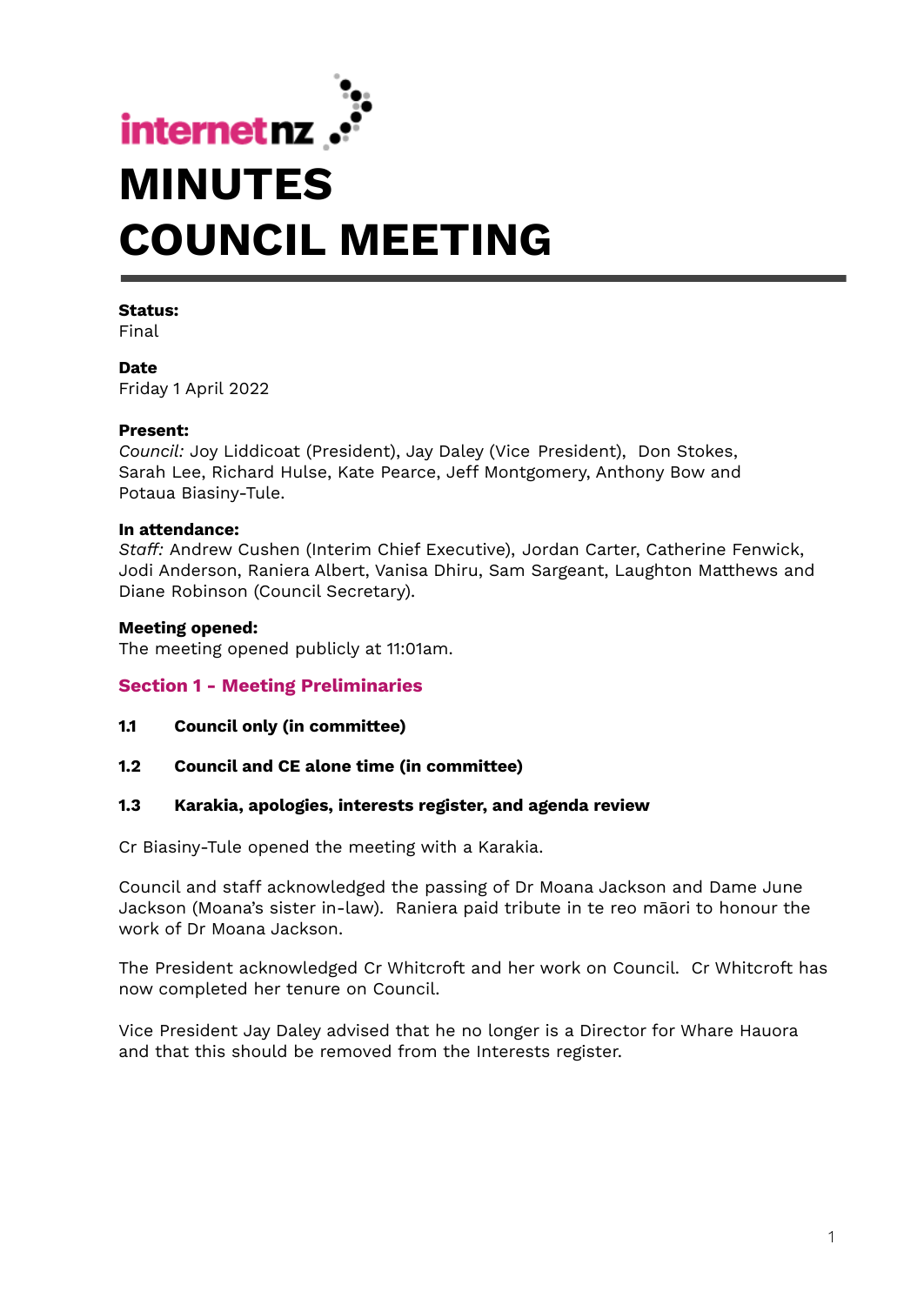# **1.4 Action Items and Agenda Review**

The President worked through the action items and the following items were discussed:

- AP07/21 Digital Identity online webinar this action to be removed from the list after council discussion.
- AP03/22 Terms of Reference templates to be reviewed deadline to be deferred and completed by August Meeting deadline.
- AP04/22 Role Definition for Returning Officer is in progress for the May Council meeting.
- AP05/22 Feedback to be collected from past election candidates. Not completed.
- Action Point from Strategy Session release the draft strategy and associated papers from Council strategy sessions.

The President formally acknowledged and thanked Jordan Carter for the significant contribution that he has made to InternetNZ. Jordan spoke about his journey and reflections over his time with the organisation.

**AP08/2022** Publish the draft strategy and associated papers from Council strategy sessions.

# **Section 2 - Strategic Priorities**

Andrew introduced the strategic priorities section as a set of papers. He thanked Council for their feedback and encouraged Council to solidify and agree the strategy so that the organisation could move forward with the work plan for the year.

## **2.1 Strategy Update - purpose and goals**

There were changes to the draft strategy that included a change from the original whare metaphor to the Niho Taniwha.



The plan outlines six key strategic areas that sit on top of the annual planning methodology and work prioritisation framework. There is a need for a balance between the strategic relevant deliverables versus all of the other important work in the work plan.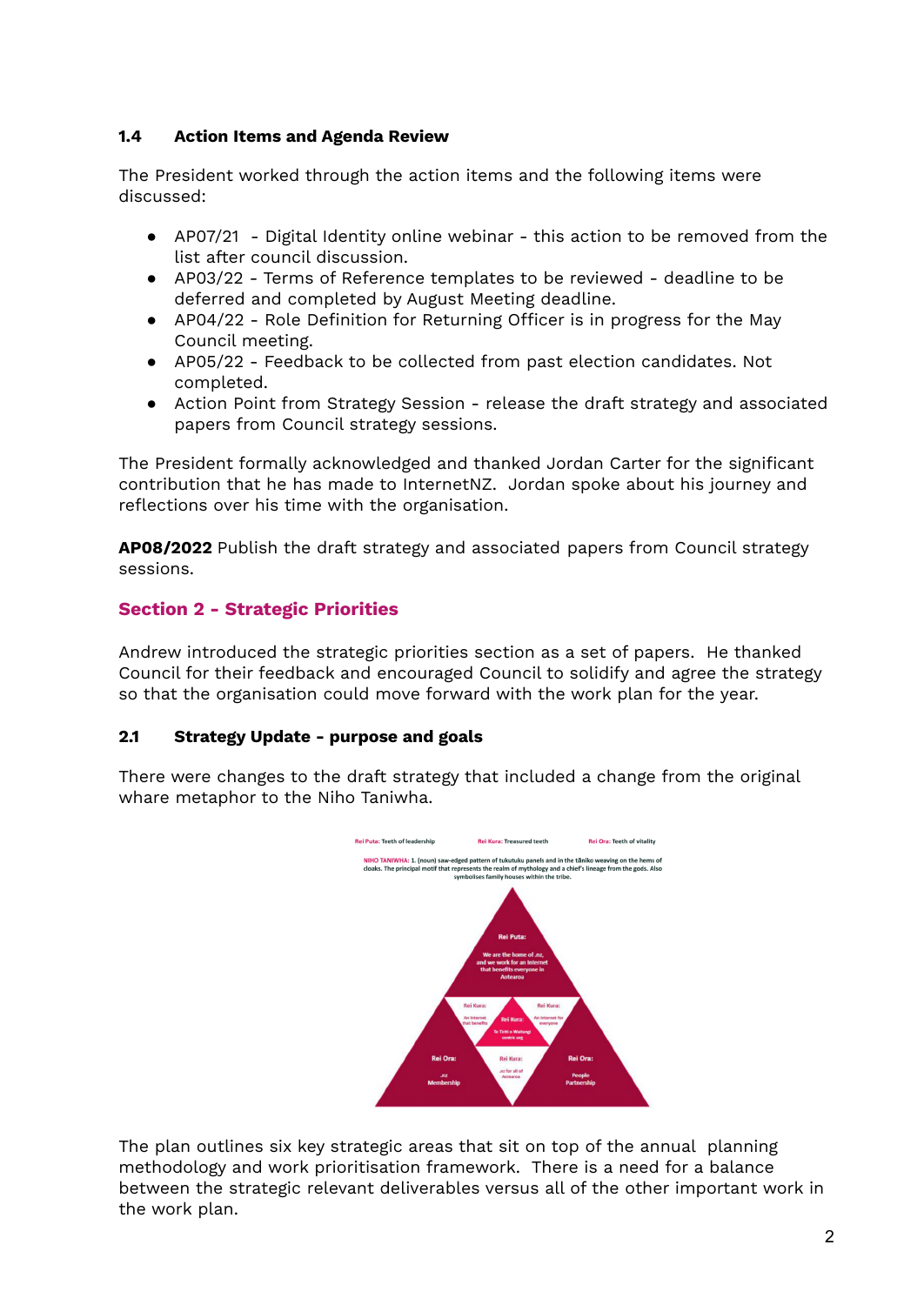The annual plan will be reviewed during the year due the following:

- The current work on the registry replacement project Mimosa. This work is taking up 45% of our staff to resource the project.
- Council will be discussing the .nz strategy in June 2022 which may impact the plan.
- The Organisation Change proposal of a new leadership team and currently having an Interim Chief Executive

*Sarah re-joined the meeting at 11:40am*

# **2.2 2022/2023 Plan**

Council offered feedback to support reshaping and finalising the work.

A specific point was made about the Te Tiriti o Waitangi centric organisation goal, which was quite internally focused and needed to be much broader as a strategic goal. The Vice President provided some suggestions to staff to rework this goal to be more externally focussed. Council also discussed that in order to be externally impactful our organisation needs to work first on building their internal capability.

# **2.3 2022/2023 Budget**

It was raised that the budget was not linking up with the goals in the annual plan. There was not a breakdown of staff costs to measure against the goals.

It was noted there is a need for clarity first on the organisational structure, so that the budget can align the staff and investment into the different goals.

The President thanked the Council and staff for their efforts on the strategy and the excellent work that has been done.

**RN08/22** THAT Council approve the Strategy, Annual Plan 2022/23 and Budget 2022/23 as drafts, and recommend it for discussion with the membership.

> (Cr Hulse / Cr Lee) **CARRIED U**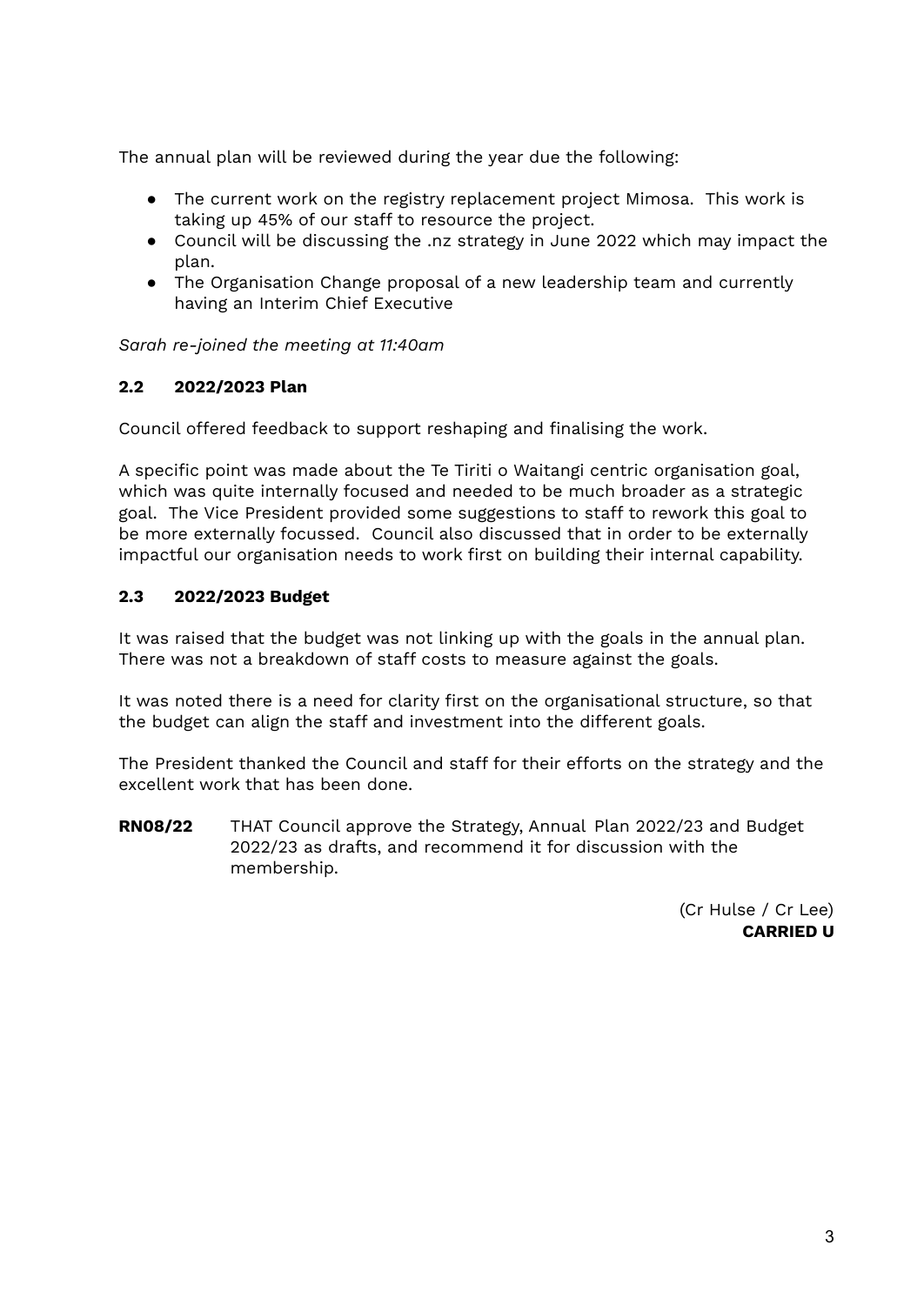# **Section 3 – Matters for Decision**

## **3.1 CE Recruitment**

The Council went into committee at 12:23pm. Staff rejoined the meeting at 12:51pm.

## **RN09/22** That Council **agree** to:

(a) Establish a Chief Executive Recruitment Committee comprised of the Chief Executive Review Committee and an independent member.

(b) The options for an independent member to be provided and agreed by e-vote at the appropriate time.

(c) To review a draft of the Position Description for the InternetNZ CEO and agree by 30 April 2022.

> (Cr Hulse/Cr Pearce) **CARRIED U**

## **3.2 CE Review independent director appointments**

Cr Bow left the meeting so that Council could discuss in confidence the resolution to reappoint him.

**RN10/22** That Council agree:

a) Anthony Bow be appointed as an appointed councillor for a further period of two years; and

b) Council will fill the appointed Council Member after the Election in 2022.

(Cr Montgomery/Cr Biasiny-Tule) **CARRIED U**

# **Section 4 – Matters for Discussion**

## **4.1 President's Report**

**RN11/22** That the President's report be **received**.

(All Council) **CARRIED U**

## **4.2 Systemic Racism Review: Terms of Reference**

The President advised that she received an email from the Co Chair Aleisha Amohia which was supportive of the focus of the review.

Council welcomed the terms of reference, noting that provision has been made in the budget for this review. Council also noted that the issues affecting Māori which are the impetus for this review should be the review's primary focus. If other issues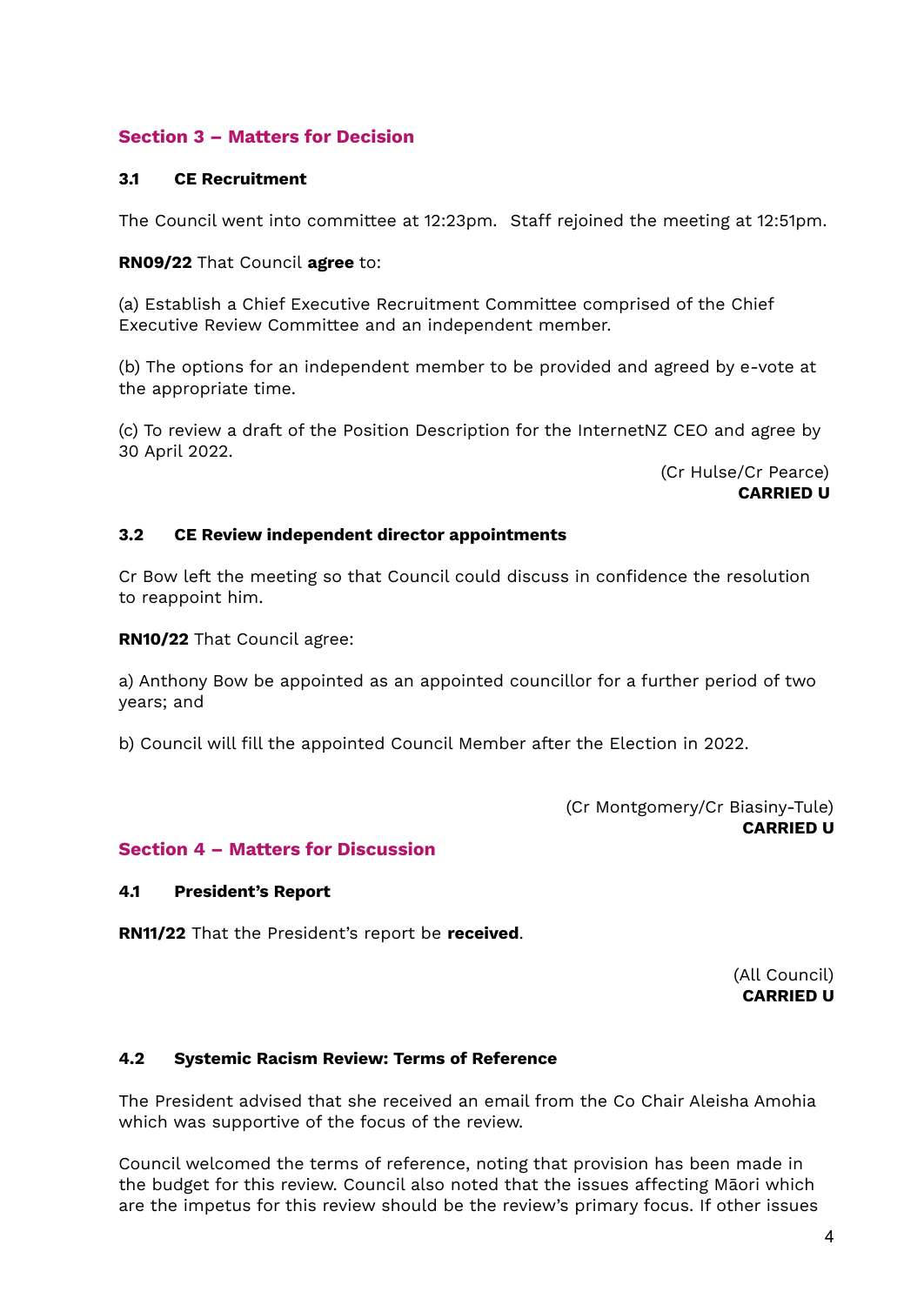are raised the reviewer is free to mention these in their report.

**RN12/22** That Council **agree** to commission an independent review of systemic racism in InternetNZ; and ask the Interim CE to commence the review as soon as practicable.

> (President/Vice President) **CARRIED U**

## **Section 5 - Consent Agenda**

#### **5.1 Health, Safety, Wellbeing Update**

**RN13/22** That the Health, Safety, Wellbeing Update be **received**.

## **5.2 Minutes of the Meeting of 11 February 2022**

**RN14/22** That Council **approve** the minutes of the meeting held on 11 February 2022.

#### **5.3 E-votes Ratification**

**RN15/222** On 1 March 2022 a meeting was held in Committee.

It was moved by the President and seconded by Cr Hulse:

That Council

(a) note the resignation of the Chief Executive Jordan Carter and thank him for his service; and

(b) agree to the appointment of Andrew Cushen as Interim Chief Executive of InternetNZ and to the Board of the Domain Name Commission Limited with effect from 5 March 2022; and

(c) agree to appoint the Interim Chief Executive as the Interim Chair of the Board of the Domain Name Commission Limited.

FOR: President, Vice President, Cr Stokes, Cr Pearce, Cr Lee, Cr Bow.

Abstain: Biasiny-Tule was not present at this meeting.

## **5.4 Māori Design Group Update**

**RN16/22** That the Māori Design Group Update be **received.**

Block Consent - Section 5 (Vice President / Cr Bow) **CARRIED U**